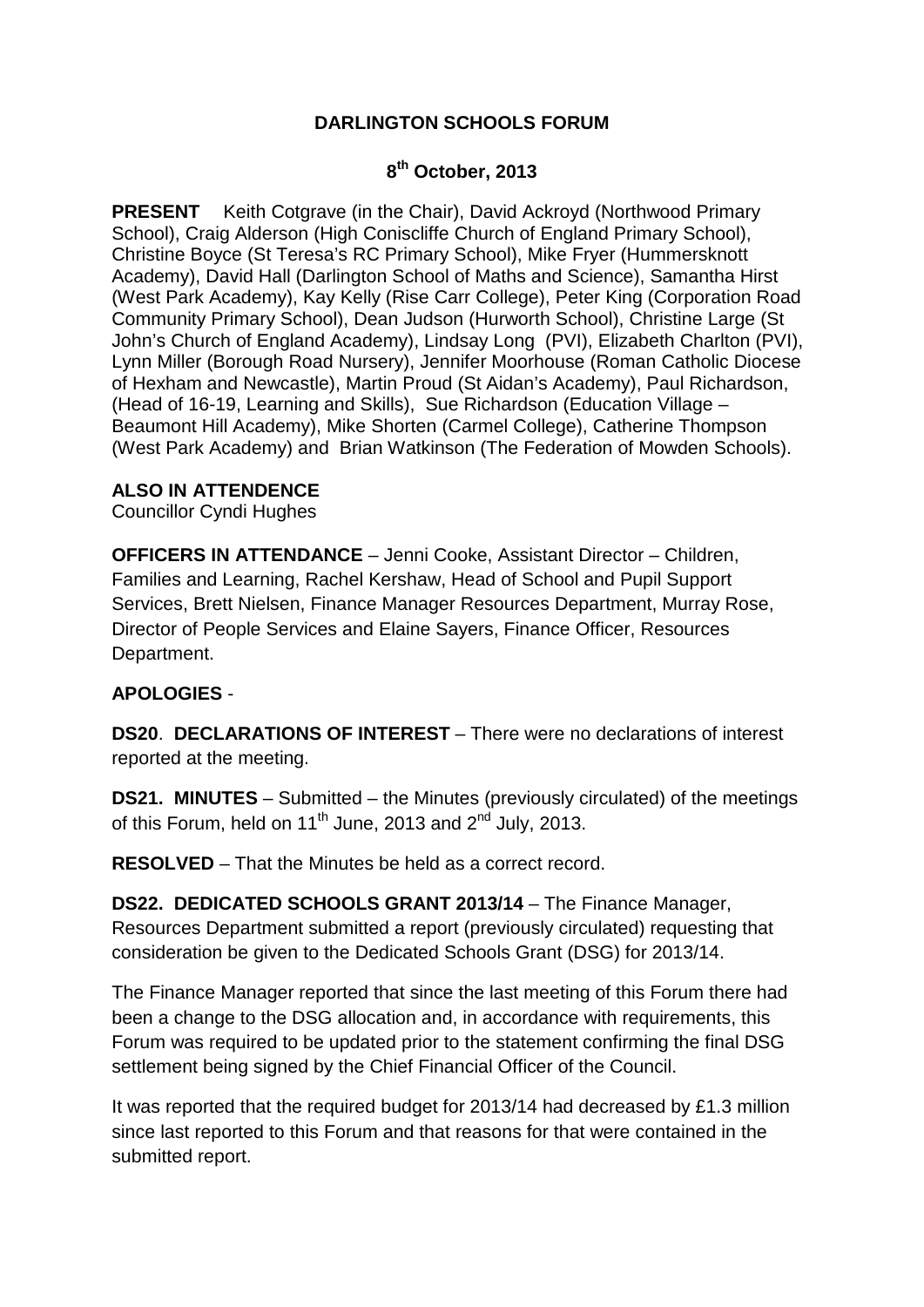**RESOLVED –** That the report be noted.

**DS23. SCHOOLS FUNDING FORMULA 2014/15 - The Finance Manager,** Resources Department submitted a report (previously circulated) requesting that consideration be given to the Darlington School Funding Formula factors for the 2014/15 financial year.

The Finance Manager reported that the publication by the Department for Education (DfE) of "New Steps Towards a Fairer System" in March 2012 which outlined the proposed changes to the way schools would be funded across the country, followed by, "Schools Funding Reform: Arrangements for 2013-14" in June 2012, which detailed the way schools would be funded from April 2013, had changed school funding. As a result from this there was a requirement to change the way funding was allocated to schools in Darlington, moving from a funding formula with over thirty factors to a funding formula with less than ten factors in line with the new national criteria.

The submitted report highlighted the work officers had been undertaking in light of the new national criteria and gave Members of the Forum a large number of Formula models for consideration to go forward with.

The Finance Manager highlighted to the Forum that Model 55 is provisional and would be finalised using the October census, in January 2014.

**RESOLVED** – (a) That thanks be extended to The Finance Manager, Resources Department.

(b) That the payment arrangements concerning additional needs detailed at paragraphs 71 to 93 of the submitted report, be approved.

(c) That the funding formula factors for 2014/15 as per paragraph 128 and 129 of the submitted report, be approved.

(d) That the movement in funding within the Prior Attainment factor be approved

(e) That the insertion of a Sparsity factor, be approved

(f) That the Sparsity factor lump sum be set at £35,000, be approved

(g) That there will be no de-delegations introduced in 2014/15, be approved

(h) That the cap on gains being set at the maximum allowable level, be approved

(i) That from the above approvals (b-h) the submission of model 55, as the provisional formula for Darlington, be approved.

(i) That the meeting of the Forum to be held on  $4<sup>th</sup>$  February, 2014 be moved forward to  $14<sup>th</sup>$  January, 2014 to allow any update to be circulated to the Forum before the final submission date  $21<sup>st</sup>$  January, 2014.